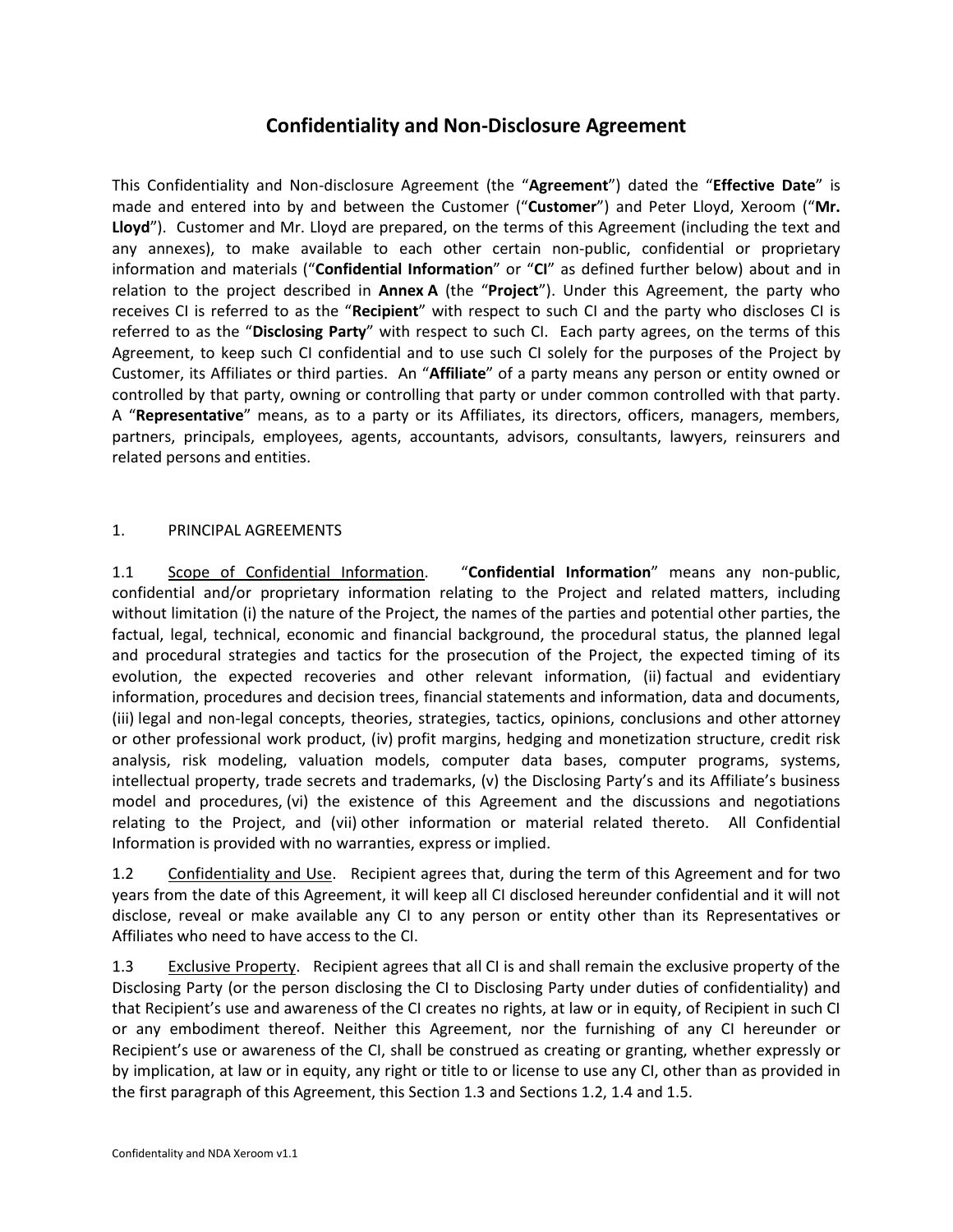1.4 Permitted Disclosure. Recipient shall not be restricted in using or disclosing CI that is not subject to legal professional privilege or a protective order, is not attorney work product and that Recipient can demonstrate (a) was publicly known prior to the Effective Date of this Agreement, (b) was in the possession of Recipient prior to disclosure by the Disclosing Party, (c) was readily available to Recipient from another source without violation of this Agreement, (d) becomes part of the public domain or publicly known, not by the fault of Recipient or any third party in violation of a confidentiality agreement, or (e) was independently developed by Recipient or acquired by Recipient without reference to the CI of the Disclosing Party.

1.5 Required Disclosure. If a Recipient is requested or required by any judicial, governmental or regulatory authority to disclose any CI, then Recipient will promptly notify the Disclosing Party of such request prior to disclosing such CI, so that the Disclosing Party may seek a protective order. If, in the absence of a protective order, Recipient is nonetheless legally compelled to disclose such CI, Recipient may, without liability hereunder, furnish only that portion of such CI that Recipient is advised is legally required to be furnished, and Recipient will communicate to any judicial, governmental or regulatory authority the existence of this Agreement.

1.6 Return or Destruction. Recipient shall, within 30 days after the termination of this Agreement or the abandonment of the review or cooperation in relation to the Project, return all relevant CI material to the Disclosing Party or destroy all hard or electronic copies thereof and confirm such destruction in writing to the Disclosing Party. However, Recipient may retain an archival electronic copy of such CI for use (on a confidential basis) residing in their automatic backup systems, subject to the obligations set forth herein.

1.7 Remedies. Recipient recognizes and agrees that (i) the covenants and agreements contained in this Agreement are reasonable and necessary to protect and preserve the interests and properties of the Disclosing Party, (ii) irreparable loss and damage will be suffered by the Disclosing Party and its Affiliates should Recipient breach any such covenants and agreements, (iii) each of such covenants and agreements is separate, distinct and severable from the other and remaining provisions of this Agreement, (iv) if any such covenant is found by a court of competent jurisdiction to be overly broad in any respect, Recipient desires and directs that such covenant be amended by such court to a reasonable breadth, and (v) in addition to other remedies available to it, the Disclosing Party shall be entitled to both temporary and permanent injunctions to prevent a breach or contemplated breach by Recipient of any of such covenants or agreements. In any proceeding by the Disclosing Party to obtain injunctive relief, the Recipient's ability to answer in damages shall not be a bar or be interposed as a defense to the granting of injunctive relief, and the Disclosing Party shall not be required to post a bond or other undertaking in such a proceeding.

## 2. MISCELLANEOUS

2.1 Effective Date, Term and Termination. This Agreement shall be effective as of the Effective Date and shall continue in effect for two years. Either party may terminate this Agreement without cause upon giving 30 days' prior written notice to the other party. The covenants contained in Section 1 shall survive the termination of this Agreement.

2.2 Entire Agreement; Binding Effect; Assignment. This Agreement (including the text and any annexes) constitutes the entire agreement between the parties with respect to the subject matter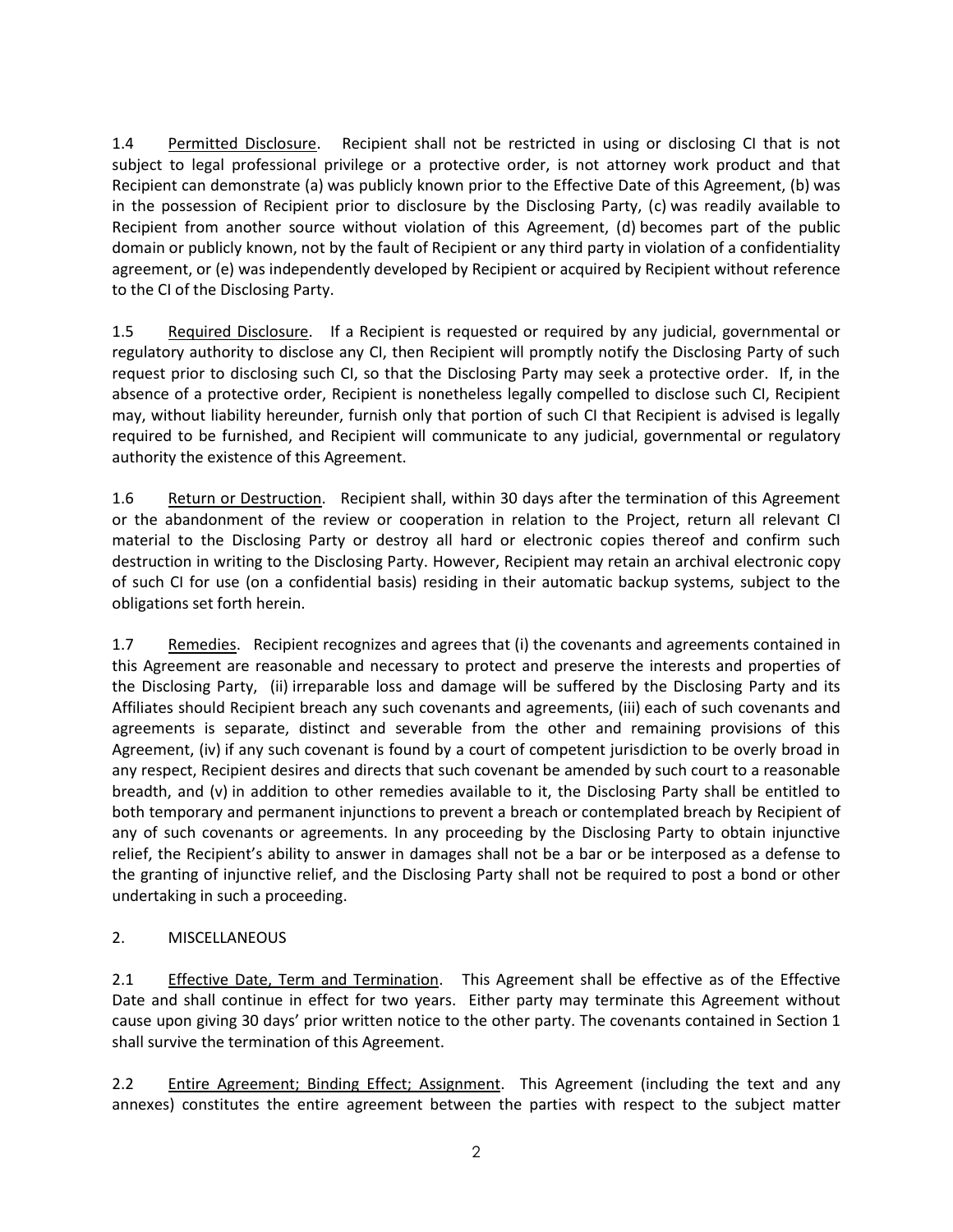hereof, and it supersedes all prior agreements and understandings between the parties with respect to the subject matter hereof. This Agreement shall benefit, and be binding upon, the parties' respective successors, assigns, and legal representatives. Neither this Agreement, nor any rights, interests, obligations and duties arising hereunder, may be assigned or otherwise conveyed by either party hereto without the other party's express written consent.

2.3 Amendments; Waivers; Severability. Any amendment, modification or waiver of any provision of this Agreement must be in writing and executed by both parties. No delay by a party in exercising any right, power or remedy under this Agreement shall be a waiver thereof, and no single or partial exercise of any right, power or remedy hereunder shall preclude any further exercise thereof. If any provision of this Agreement is held to be invalid, unenforceable or void, the remainder of this Agreement shall remain in full force and effect.

2.4 Notices. All notices and other communications ("**Notices**") shall be in writing sent to the parties at their addresses indicated below (if any) or at such other address as a party may specify to the other party. Notices may be delivered by hand or courier (effective on delivery), by email or other reliable electronic communication (effective when sent), or by registered or certified mail, first class (airmail) postage prepaid (effective five business days after mailing).

2.5 Applicable Law and Disputes. This Agreement and any dispute or claim arising out of or in connection with it or its subject matter or formation (including non-contractual disputes or claims) shall be governed by and construed in all respects in accordance with the laws of England and Wales and each party submits to the non-exclusive jurisdiction of the English courts.

Signed by or on behalf of the parties:

Signed By: Customer **Peter Lloyd NAME:**

**POSITION:**

**EFFECTIVE DATE: 11TH APRIL, 2019** 

**COMPANY NAME: T/A XEROOM**

**ADDRESS: TWYFORD**

**22 HARRISON CLOSE BERKSHIRE RG10 0LL**